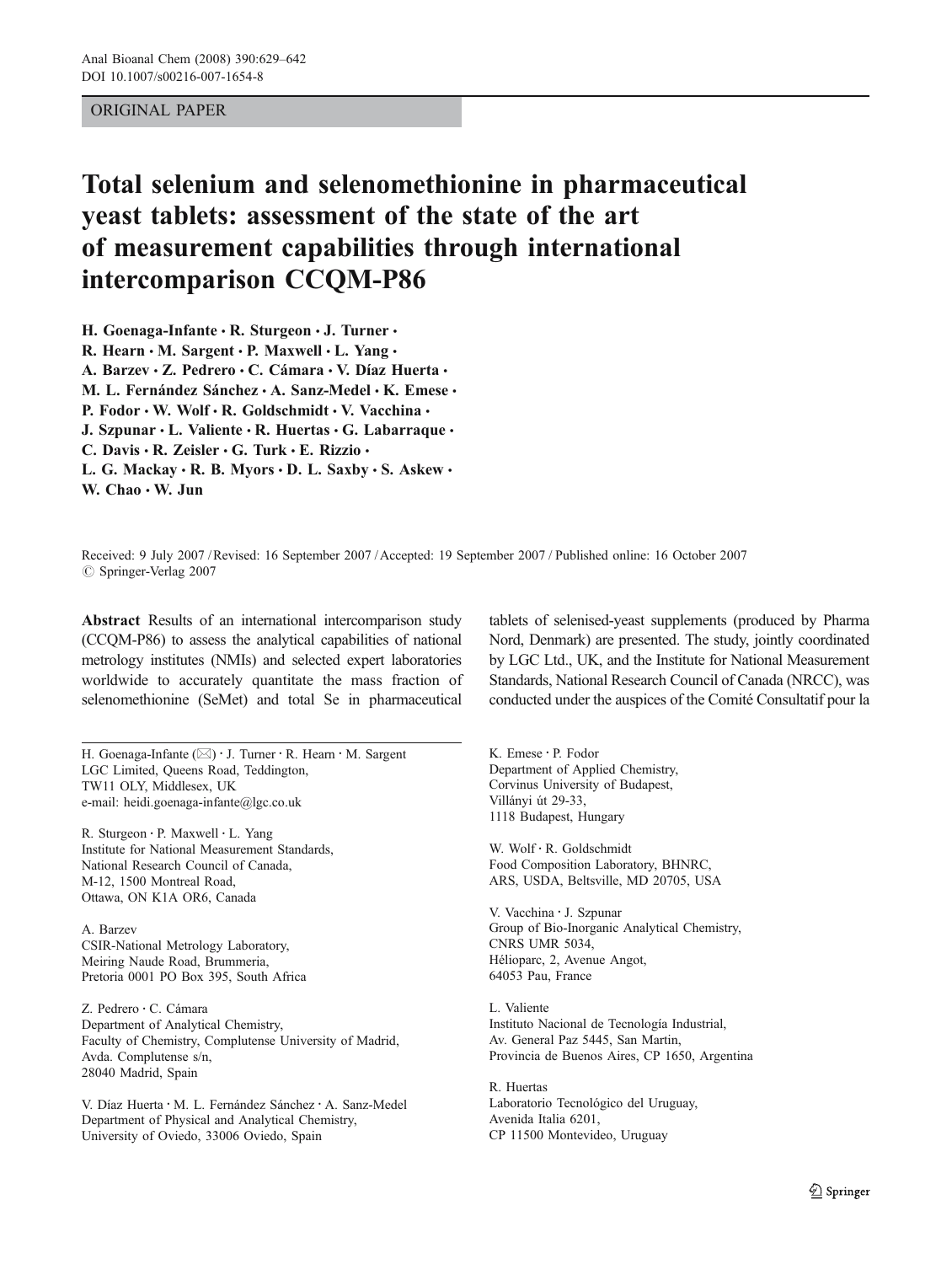Quantité de Matière (CCQM) Inorganic Analysis Working Group and involved 15 laboratories (from 12 countries), of which ten were NMIs. Apart from a protocol for determination of moisture content and the provision of the certified reference material (CRM) SELM-1 to be used as the quality control sample, no sample preparation/extraction method was prescribed. A variety of approaches was thus used, including single-step and multiple-step enzymatic hydrolysis, enzymatic probe sonication and hydrolysis with methanesulfonic acid for SeMet, as well as microwave-assisted acid digestion and enzymatic probe sonication for total Se. For total Se, detection techniques included inductively coupled plasma (ICP) mass spectrometry (MS) with external calibration, standard additions or isotope dilution MS (IDMS), inductively coupled plasma optical emission spectrometry , flame atomic absorption spectrometry and instrumental neutron activation analysis. For determination of SeMet in the tablets, five NMIs and three academic/institute laboratories (of a total of five) relied upon measurements using IDMS. For species-specific IDMS measurements, an isotopically enriched standard of SeMet  $(76$ Seenriched SeMet) was made available. A novel aspect of this study relies on the approach used to distinguish any errors which arise during analysis of a SeMet calibration solution from those which occur during analysis of the matrix. To help those participants undertaking SeMet analysis to do this, a blind sample in the form of a standard solution of natural abundance SeMet in 0.1 M HCl (with an expected value of 956 mg  $kg^{-1}$  SeMet) was provided. Both high-performance liquid chromatography (HPLC)–ICP-MS or gas chromatography (GC)–ICP-MS and GC-MS techniques were used for quantitation of SeMet. Several advances in analytical methods for determination of SeMet were identified, including the combined use of double IDMS with HPLC-ICP-MS following extraction with methanesulfonic acid and simplified two-step enzymatic hydrolysis with protease/lipase/driselase followed by HPLC-ICP-IDMS, both using a species-specific IDMS approach. Overall, satisfactory agreement amongst participants was achieved; results averaged 337.6 mg kg<sup>-1</sup> (n=13, with a standard deviation of 9.7 mg kg<sup>-1</sup>) and 561.5 mg kg<sup>-1</sup>( $n=11$ ,

G. Labarraque Laboratoire National d'Essais, 1, rue Gaston Boissier, 75724 Paris Cedex 15, France

C. Davis: R. Zeisler : G. Turk National Institute of Standards and Technology, 100 Bureau Drive, Stop 8391, Gaithersburg, MD 20899, USA

E. Rizzio

National Institute of Metrological Research, Unit of Radiochemistry and Spectroscopy, Department of General Chemistry, University of Pavia, v.le Taramelli, 12, 27100 Pavia, Italy

with a standard deviation of 44.3 mg  $kg^{-1}$ ) with median values of 337.6 and 575.0 mg  $kg^{-1}$  for total Se and SeMet, respectively. Recovery of SeMet from SELM-1 averaged 95.0%  $(n=9)$ . The ability of NMIs and expert laboratories worldwide to deliver accurate results for total Se and SeMet in such materials (selensied-yeast tablets containing approximately 300 mg  $kg^{-1}$  Se) with 10% expanded uncertainty was demonstrated. The problems addressed in achieving accurate quantitation of SeMet in this product are representative of those encountered with a wide range of organometallic species in a number of common matrices.

Keywords Pilot study CCQM-P86 . Pharmaceutical tablets · Selenised-yeast supplements · Selenomethionine · Total selenium · Isotope dilution mass spectrometry

# Introduction

The addition of Se, an essential nutrient [\[1\]](#page-12-0), to the diet in the form of enrichment, dietary supplements or fortified food is becoming increasingly common owing to its often-insufficient content in the standard diet in many countries. Selenised yeast (Se-yeast) is attractive as a supplementary source of Se owing to its low cost, ability to act as a precursor for selenoprotein synthesis and its high content of selenomethionine (SeMet), a beneficial form of Se found in most foods. However, there are a variability of Se-yeast supplements with respect to Se content and speciation. This, combined with a lack of knowledge of the identity and concentration of the multiple Se species present, has made Se-yeast the most widely investigated food supplement containing selenium [[2](#page-12-0)–[21\]](#page-13-0).

Accurate measurement of SeMet concentration in raw yeast (with elevated milligrams per kilograms concentrations of total Se) has presented a significant analytical challenge during the last decade [[2,](#page-12-0) [6](#page-12-0)–[10,](#page-12-0) [12\]](#page-12-0). The highest extraction efficiencies for this vital Se species have been achieved using hydrolysis with proteolytic enzymes and methanesulfonic acid [\[2,](#page-12-0) [6](#page-12-0)–[10,](#page-12-0)

W. Chao : W. Jun National Institute of Metrology P. R. China, 18 Bei San Huan Dong Lu, Chaoyang District, Beijing 100013, China

L. G. Mackay : R. B. Myors: D. L. Saxby : S. Askew National Measurement Institute, Australia, 1 Suakin St, Pymble, NSW 2073, Australia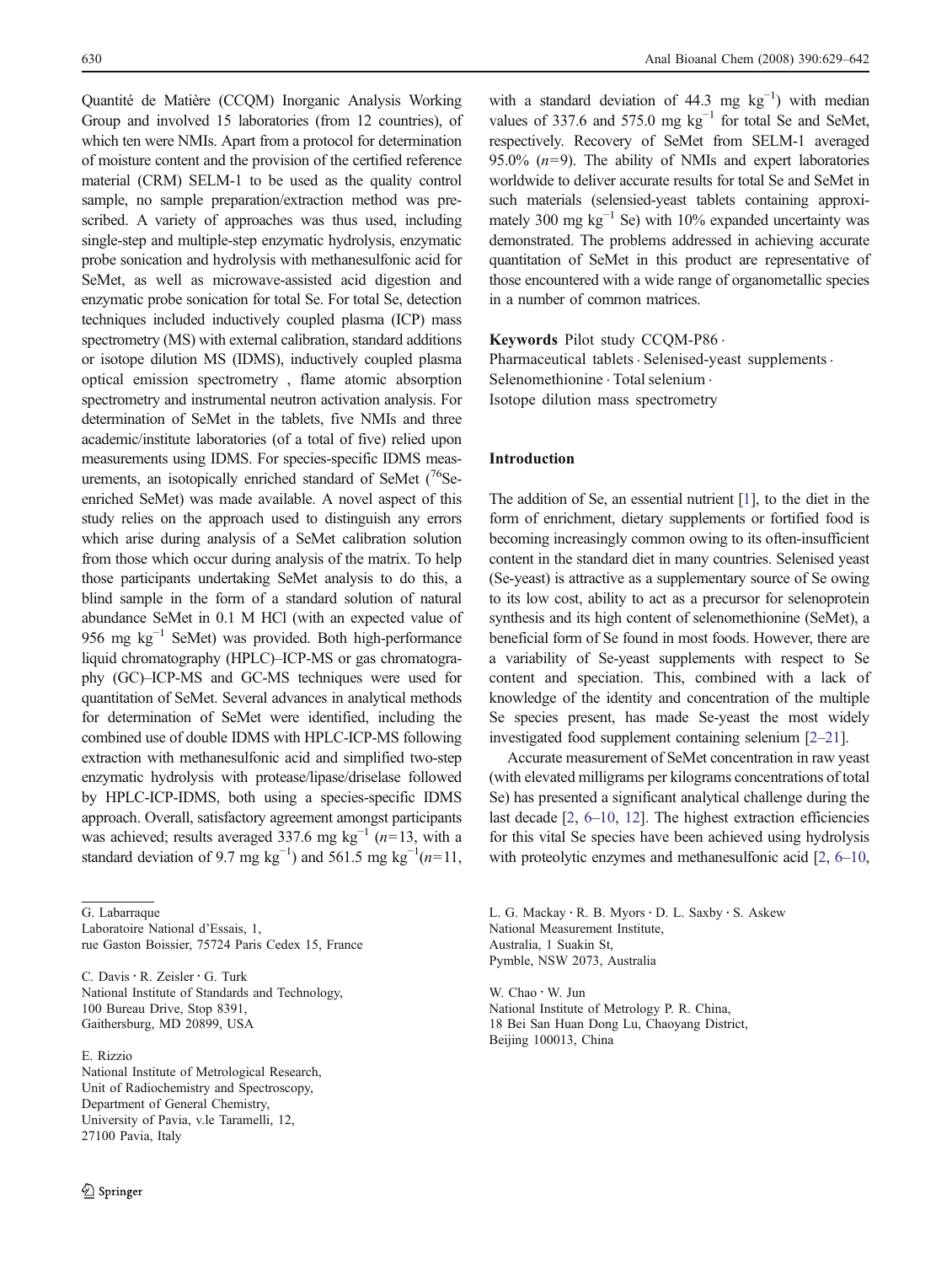<span id="page-2-0"></span>[12,](#page-12-0) [13,](#page-12-0) [22\]](#page-13-0), the former approach being the most widely used and, for the most part, reliant on proteinase K and protease XIV. The extraction efficiency with enzymatic hydrolysis critically depends on the type of enzyme and the extraction conditions [[7\]](#page-12-0). Furthermore, the SeMet content/total Se value (used for calculation of the extraction efficiency) seems to be dependent on the source of yeast analysed and can be affected by the degree of oxidation of SeMet, which may occur during the entire analytical procedure. Consequently, large variations in extraction efficiencies for SeMet with different enzymatic protocols have been reported for yeast-based materials [\[2](#page-12-0), [7,](#page-12-0) [12,](#page-12-0) [13](#page-12-0), [19](#page-13-0), [21](#page-13-0)–[23](#page-13-0)].

Most quantification approaches have been based on calculations of percentage Se distributions, as determined from relative Se response (area) of the peaks corresponding to the substances eluted [[2,](#page-12-0) [15\]](#page-12-0). However, accurate results for SeMet in Se-yeast based on use of species-unspecific isotope dilution (ID) in combination with inductively coupled plasma (ICP) mass spectrometry (MS) coupled with high-performance liquid chromatography (HPLC), and species-specific ID (using  $^{13}$ C-enriched SeMet available from Sigma) with gas chromatography (GC)–ICP-MS and GC-MS have recently been reported [[2,](#page-12-0) [6](#page-12-0)–[10](#page-12-0), [12](#page-12-0)]. Despite such advances in quantitative speciation methodology, the lack of commercially available isotopically enriched SeMet species with which to perform species-specific IDMS calibration with GC-ICP-MS or HPLC-ICP-MS, of simplified sample preparation procedures, and of "speciated" yeast certified reference materials (CRMs) for validation of measurements in such complex samples are considered remaining problems.

Recently, a Se-yeast CRM (SELM-1), certified for total Se  $(2,059 \pm 64 \text{ mg kg}^{-1})$  and SeMet  $(3,389 \pm 173 \text{ mg kg}^{-1})$ content has been made commercially available by the National Research Council of Canada (NRCC). An international intercomparison exercise, piloted by NRCC, was carried out in parallel to the certification of this material in order to assess the state of the art of SeMet measurement capabilities. This study concluded that the determination of SeMet in yeast requires significant sample preparation to ensure exhaustive extraction of the analyte without decomposition. The extraction efficiency obtained for SeMet appeared to be critically dependent on the method of extraction used [\[10](#page-12-0)], which was in agreement with results recently reported on the comparison of different extraction methods for determination of SeMet [[7\]](#page-12-0).

This CCQM-P86 pilot study was undertaken to assess the ability of laboratories to accurately quantify the mass fractions of total Se and SeMet (of relevance to health) in pharmaceutical supplements. It broadens the scope and degree of difficulty of earlier measurements in this field since the material examined was Se-yeast mixed with excipients normally incorporated into commercially available pharmaceutical tablets; the sample matrix is thus more complex and contains much lower concentrations of Se than those encountered in neat Se-yeast (e.g., 6-fold lower than CRM SELM-1). A call for participation was sent out in November 2005, with response from 15 laboratories representing 12 countries (ten national metrology institutes, with the remainder being invited expert universities/ institutes). Two blister packs of pharmaceutical tablets, formulated from one batch produced by Pharma Nord, Denmark, were sent to each participant. Between-tablet homogeneity for total Se and SeMet mass fractions was tested at LGC and NRCC, respectively, prior to their release. The NRCC CRM SELM-1  $(3,389 \pm 173 \text{ mg kg}^{-1})$ to be used as the quality control sample and a protocol for determination of moisture content were sent to each

|  | Table 1 CCQM-P86 participants and affiliations |  |  |  |  |
|--|------------------------------------------------|--|--|--|--|
|--|------------------------------------------------|--|--|--|--|

| Institute/organisation                                                                   | Country      | Contact               |
|------------------------------------------------------------------------------------------|--------------|-----------------------|
| Corvinus University of Budapest (BUD)                                                    | Hungary      | Péter Fodor           |
| Complutense University of Madrid (MAD)                                                   | Spain        | Carmen Cámara         |
| National Institute of Metrology P. R. China (NIM)                                        | China        | Wang Jun              |
| US Department of Agriculture (USDA)                                                      | <b>USA</b>   | Wayne Wolf            |
| National Measurement Institute, Australia (NMIA)                                         | Australia    | Lindsey Mackay        |
| Institute for National Measurement Standards, National Research Council of Canada (CNRC) | Canada       | Ralph Sturgeon        |
| $LGC$ Ltd. $(LGC)$                                                                       | UK.          | Heidi Goenaga-Infante |
| Centre National de la Recherche Scientifique (PAU)                                       | France       | Joanna Szpunar        |
| Oviedo University (OVI)                                                                  | Spain        | Alfredo Sanz-Medel    |
| National Institute of Standards and Technology (NIST)                                    | <b>USA</b>   | Gregory Turk          |
| CSIR-National Metrology Laboratory (CSIR)                                                | South Africa | Alex Barzey           |
| Laboratorio Tecnológico del Uruguay (LATU)                                               | Uruguay      | Raquel Huertas        |
| Istituto Nazionale di Ricerca Metrologica (INRIM)                                        | Italy        | Enrico Rizzio         |
| Laboratoire National d'Essais (LNE)                                                      | France       | Guillaume Labarraque  |
| Instituto Nacional de Tecnología Industrial (INTI)                                       | Argentina    | Liliana Valiente      |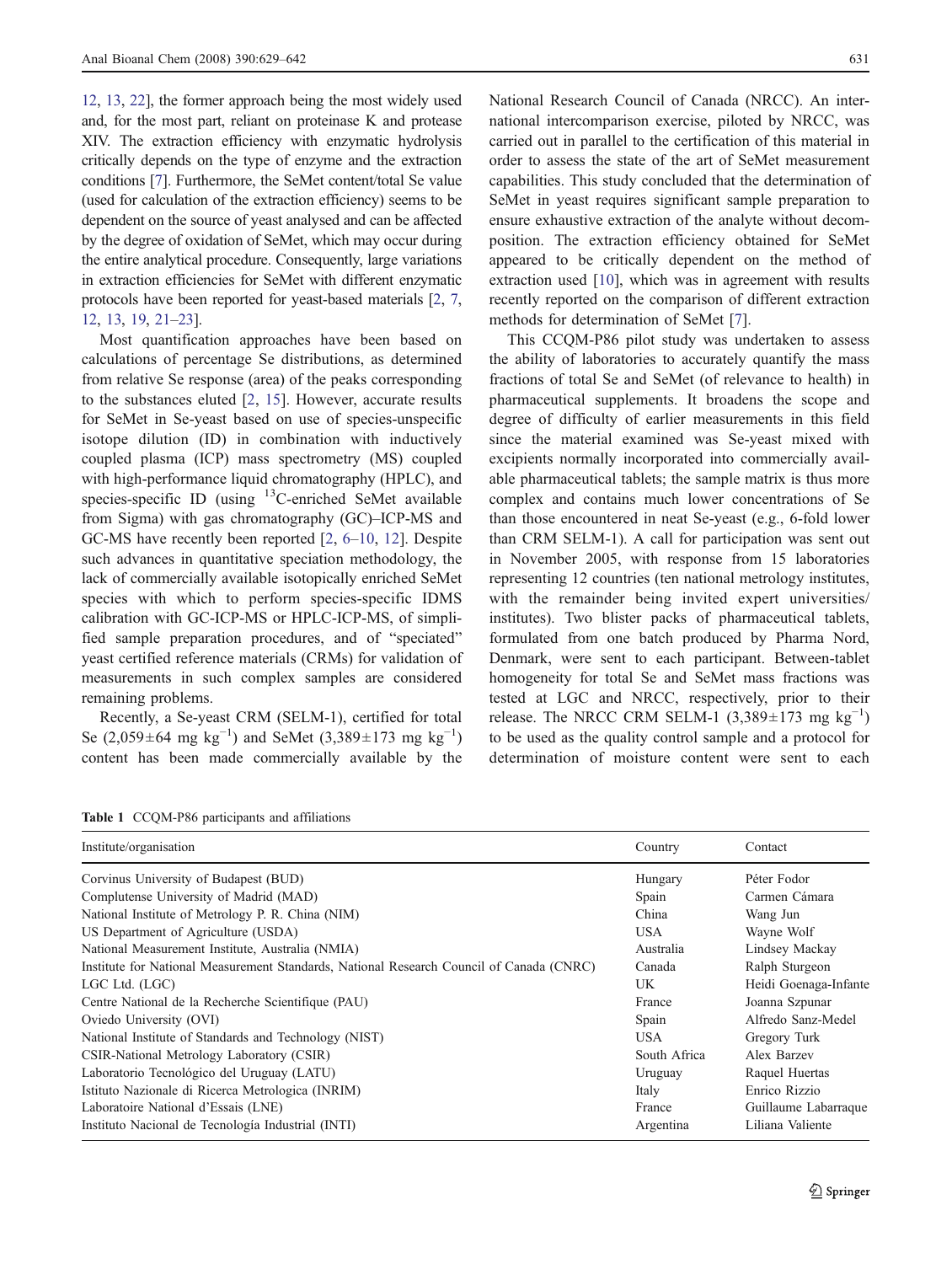<span id="page-3-0"></span>participant along with a standard solution of naturalabundance SeMet in 0.1 M HCl (having an expected value of 956 mg  $kg^{-1}$  SeMet, which was unknown to participants). For species-specific IDMS measurements, an isotopically enriched standard of SeMet  $(76$ Se-enriched SeMet) was provided. Participants were requested to report results on a dry weight basis for at least three replicate analyses along with uncertainty budgets [[24\]](#page-13-0). This report details the results obtained for the determination of total Se and SeMet content in the CCQM-P86 Se-yeast tablets and discusses remaining challenges for the quantification of SeMet in complex food/supplement samples.

## Experimental

#### Sample and calibration standards

The CCQM-P86 test sample was a yeast-based material incorporated into a pharmaceutical formulation (Pharma Nord, Vejle, Denmark) containing additional excipients such as cellulose, dicalcium phosphate, silicon dioxide, magnesium salts and titanium dioxide. The sample was in the form of a 300 mg tablet, packaged in a foil blister pack containing 15 tablets. The tablets were sealed in the pack under nitrogen and stored below 20°C prior to distribution to participants. Two foil packs were sent to each of the participants summarised in Table [1](#page-2-0).

A solution of natural-abundance SeMet standard (with an expected value of 956 mg  $kg^{-1}$  SeMet) was provided by LGC in the form of a blind sample which served to help delineate any errors in the participant's results arising from analysis of this simple calibration solution from those which occur during analysis of the matrix sample. By providing the participants with the expected value for the SeMet mass fraction in this solution after their results for the CCQM-P86 sample had been submitted, resolution of any differences facilitated interpretation of results. The solid SeMet standard was produced and characterised for purity by Mikromol (99.57%; Luckenwalde, Germany). In





order to ensure stability, the aqueous solution of SeMet was prepared by dissolving the solid standard in 0.1 M HCl. It was stored in the dark at 4°C prior to being sent to the participants under dry-ice conditions.

CRM SELM-1 (Se-yeast, NRCC, Ottawa, Canada) was distributed to all participants to assist with method evaluation.

Participants who intended to use ID for the determination of SeMet were provided with approximately 1 mg of an isotopically enriched  $^{76}$ Se standard of SeMet (Isosciences, King of Prussia, USA). This material was not certified for isotopic composition, which, if required, had to be determined by each user. The isotopic enrichment of the inorganic  $^{76}$ Se standard used to synthesise the  $^{76}$ Se-enriched SeMet was 99.8%, as indicated by the manufacturer.

### Measurement method

As noted earlier, apart from recommending a procedure for the determination of moisture content in the tablets, as outlined in Fig. 1, no sample preparation/extraction method was prescribed by the coordinating laboratories. As a consequence, participants were free to develop and validate their own approaches, as summarised in Tables [2](#page-4-0) and [3](#page-4-0).

# Determination of total Se

As evident from Table [2,](#page-4-0) most CCQM-P86 participants used ICP-MS with ID, external calibration or the standard additions technique for quantification of total Se. Exceptions were National Institute of Standards and Technology (NIST), Istituto Nazionale di Ricerca Metrologica (INRIM), US Department of Agriculture (USDA), Laboratorio Tecnolügico del Uruguay (LATU) and Instituto Nacional de Tecnología Industrial (INTI), which used instrumental neutron activation analysis (INAA), GC-MS (after derivatisation of the acid digest), ICP optical emission spectrometry (OES) and flame atomic absorption spectrometry (FAAS), respectively. As digestion methods, microwave-assisted acid digestion and enzymatic probe sonication were used.

## Determination of SeMet

For the determination of SeMet in the CCQM-P86 tablets and in the standard solution, the majority of the participants used HPLC-ICP-MS with species-specific ID, external calibration or standard additions, except for USDA and NRCC, which used GC-MS, and NIST, which used GC-ICP-MS. National Measurement Institute, Australia (NMIA) reported two independent results obtained by species-specific ID and standard additions. Oviedo University (OVI) used postcolumn ID analysis, as described for the first time by Heumann et al. [[25\]](#page-13-0), as the method of calibration. Different extraction techniques, including mul-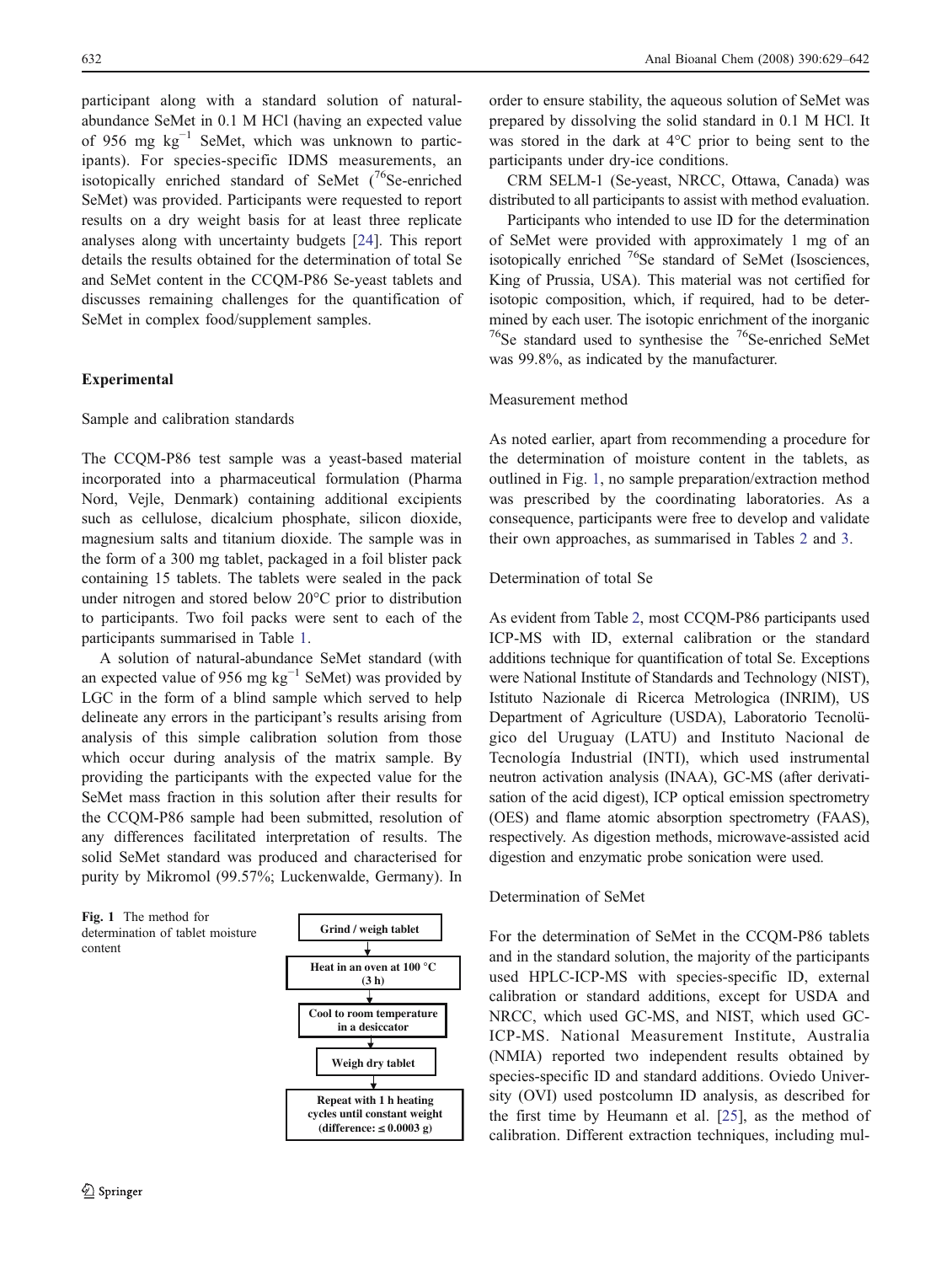| Laboratory   | Digestion method                                                   | Instrumentation                                | Calibration           |
|--------------|--------------------------------------------------------------------|------------------------------------------------|-----------------------|
| <b>BUD</b>   | Acid digestion, laboratory pressure cooker                         | ICP-MS (CC)                                    | EC, SA                |
| <b>MAD</b>   | Enzymatic probe sonication                                         | ICP-MS (CC)                                    | EC                    |
| NIM          | Microwave-assisted acid digestion                                  | ICP-MS (CC)                                    | ID $(^{78}$ Se spike) |
| <b>USDA</b>  | Acid digestion/chelation with 4-(3-trifluoromethyl)phenyldiazirine | GC-MS                                          | ID $(^{82}$ Se spike) |
| <b>NMIA</b>  | Microwave-assisted acid digestion                                  | ICP-MS (CC)                                    | ID $(^{74}$ Se spike) |
| <b>LGC</b>   | Microwave-assisted acid digestion                                  | ICP-MS (CC)                                    | ID $(^{77}$ Se spike) |
| PAU          | Microwave-assisted acid digestion                                  | $ICP-MS (CC)$                                  | SA, IS (Rh)           |
| OVI          | Microwave assisted acid digestion                                  | ICP-MS (CC), interference correction           | ID $(^{77}$ Se spike) |
| <b>NIST</b>  | None                                                               | <b>INAA</b>                                    | $EC$ (one point)      |
| <b>CSIR</b>  | Microwave-assisted acid digestion                                  | Hydride generation-ICP-MS<br>(magnetic sector) | ID $(^{82}$ Se spike) |
| LATU         | Microwave-assisted acid digestion                                  | <b>ICP-OES</b>                                 | <b>SA</b>             |
| <b>IMRIM</b> | None                                                               | <b>INAA</b>                                    | EC                    |
| <b>LNE</b>   | Microwave-assisted acid digestion                                  | ICP-MS (CC)                                    | ID $(^{78}$ Se spike) |
| <b>INTI</b>  | Microwave-assisted acid digestion                                  | <b>FAAS</b>                                    | EC (multipoint)       |

<span id="page-4-0"></span>Table 2 Analytical methods and instrumental techniques (total Se)

ICP inductively coupled plasma, MS mass spectrometry, CC collision cell, GC gas chromatography, INAA instrumental neutron activation analysis, OES optical emission spectrometry, FAAS flame atomic absorption spectrometry, EC external calibration, SA standard additions, ID isotope dilution, IS internal standard

tiple-step and single-step enzymatic hydrolysis, hydrolysis with methanesulfonic acid and derivatisation with CNBr [[8\]](#page-12-0) or methylchloroformate for GC-ICP-MS or GC-MS [[6\]](#page-12-0) were used for the quantification of SeMet in the solid sample. Table 3 gives an overview of the methods applied and the instrumentation used by each participant.

Since the main challenges of the study deal with the accurate quantification of SeMet in the tablets, the digestion procedure, instrumentation and calibration method used by each participant are briefly summarised below.

#### Corvinus University of Budapest

For speciation analysis, 200 mg of ground tablet was placed in a 15-mL polyethylene vial followed by the addition of 30 mg protease XIV dissolved in 4.5 mL 50 mmol  $L^{-1}$  potassium phosphate buffer (pH 7.4). The samples were stirred at 200 rpm at 37°C for 24 h. After proteolysis, samples were centrifuged at 4,100 g for 25 min at 15 $^{\circ}$ C. The supernatants were filtered through a 0.45-μm cellulose nitrate syringe filter (Millipore, Tullagreen, USA). Freshly prepared digests were appropriately diluted before analysis. Quantification of SeMet was performed by HPLC with collision-cell ICP-MS (using  $H_2$ as the collision gas and monitoring the isotopes  $78$ Se and  $80$ Se) and external calibration with SeMet (Sigma Chemicals, St. Louis, MO, USA) standards. The separation was carried out on a Hamilton PRP-X100 anion-exchange column using a mobile phase of 200 mmol  $L^{-1}$  ammonium dihydrogen phosphate at pH 6.0 with isocratic elution [\[22](#page-13-0)].

Complutense University of Madrid

Enzymatic treatment and ultrasound probe sonication [\[21](#page-13-0)] was used for sample preparation of the yeast CRM and

Table 3 Analytical methods and instrumental techniques (selenomethionine, SeMet)

| Laboratory  | Extraction/derivatisation                                                         | Instrumentation  | Calibration                       |
|-------------|-----------------------------------------------------------------------------------|------------------|-----------------------------------|
| <b>BUD</b>  | Protease XIV, 24 h at $37^{\circ}$ C + shaking (1 step)                           | HPLC-ICP-MS (CC) | EC, SA (multipoint)               |
| <b>MAD</b>  | Protease $XIV + ultrasound$ probe sonication, 2 min (1 step)                      | HPLC-ICP-MS (CC) | ID $(^{76}$ SeMet spike)          |
| <b>NIM</b>  | Protease + lipase, 18 h at $37^{\circ}$ C (1 step)                                | HPLC-ICP-MS (CC) | ID $(^{76}$ SeMet spike)          |
| <b>USDA</b> | Methanesulfonic acid, 16 h, reflux, CNBr derivatisation                           | GC-MS            | ID $(^{76}$ SeMet spike)          |
| NMIA        | Methanesulfonic acid, 16 h, reflux                                                | HPLC-ICP-MS (CC) | ID $(^{76}$ SeMet spike)          |
| <b>NMIA</b> | Methanesulfonic acid, 16 h, reflux                                                | HPLC-ICP-MS (CC) | SA (multipoint)                   |
| <b>NRCC</b> | Methanesulfonic acid, 16 h, reflux, methyl chloroformate derivatisation           | GC-MS            | ID $(^{13}$ C-SeMet spike)        |
| <b>LGC</b>  | Protease + lipase + driselase, 20 h at $37^{\circ}$ C + mixing (repeated 2 times) | HPLC-ICP-MS (CC) | ID $(^{76}$ SeMet spike)          |
| PAU         | Protease + lipase, 17 h at $37^{\circ}$ C + stirring (repeated 3 times)           | HPLC-ICP-MS (CC) | SA (multipoint)                   |
| OVI         | Protease, 16 h at $37^{\circ}$ C (1 step)                                         | HPLC-ICP-MS (CC) | Postcolumn IDA $(^{77}$ Se spike) |
| <b>NIST</b> | Methanesulfonic acid, 16 h, reflux, CNBr derivatisation                           | GC-ICP-MS (CC)   | ID $(^{76}$ SeMet spike)          |

HPLC high-performance liquid chromatography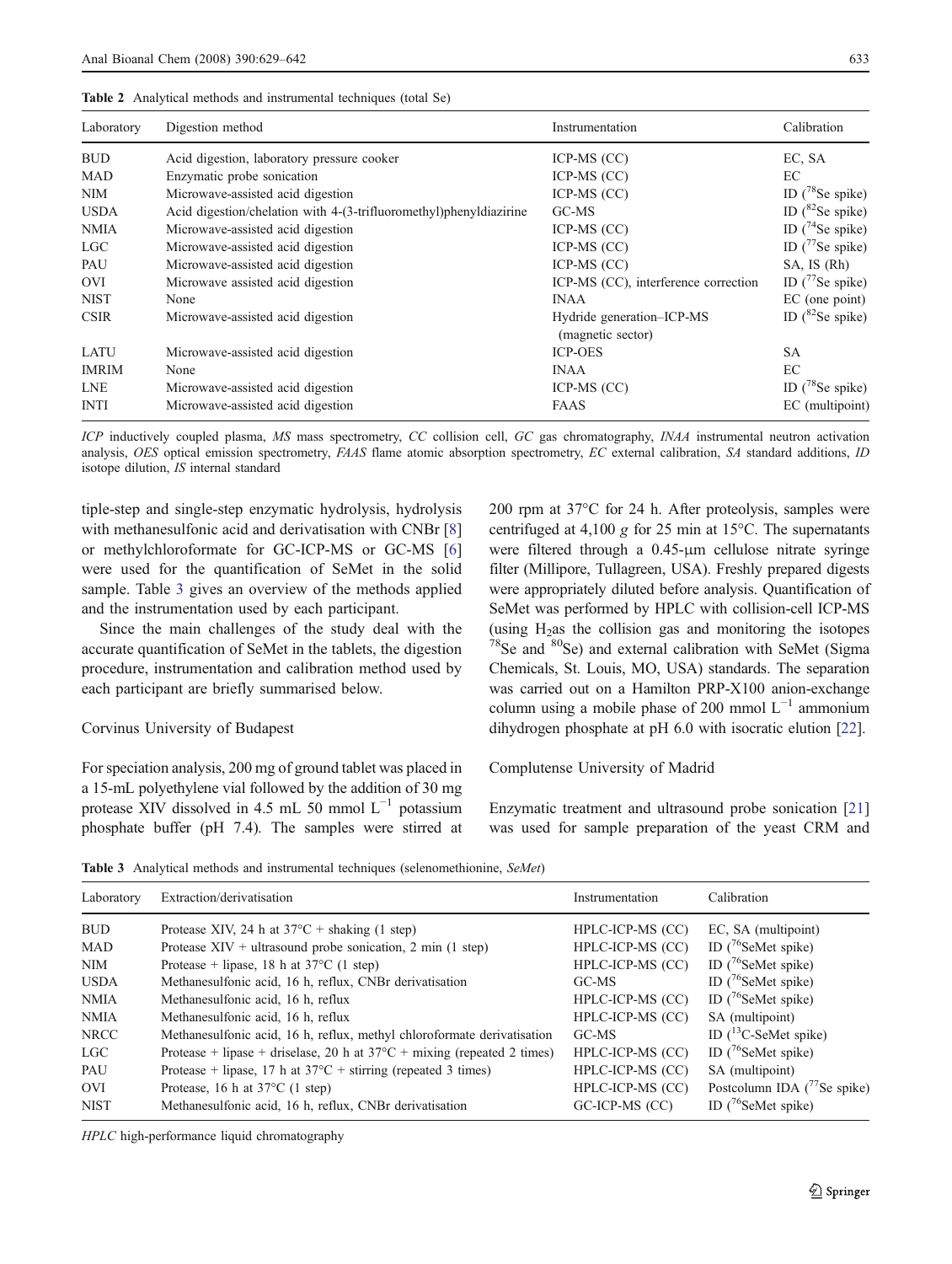tablets. For this, 20 mg protease XIV and 5 mL ultrapure water were added to approximately 50 mg of sample (yeast or ground tablets). The extracts obtained after 2 min of sonication were centrifuged at 7,500  $g$  for 30 min and the supernatants were filtered. In order to avoid oxidation,  $\beta$ mercaptoethanol (0.1%) was added to the hydrolysed samples, which were appropriately diluted before analysis. Samples were stored at 4°C for no longer than 2 h until they were analysed. Separation of selenocompounds was achieved using an anion-exchange column (Hamilton PRP-X100) with a mobile phase consisting of 10 mmol  $L^{-1}$  citric acid in  $2\%$  (v/v) methanol, adjusted to pH 5.0 with ammonium hydroxide. SeMet content in yeast, tablets and SeMet solution was determined by collision-cell ICP-MS using species-specific single ID analysis (IDA) by monitoring the isotope ratios  ${}^{80}$ Se/<sup>76</sup>Se and  ${}^{78}$ Se/<sup>76</sup>Se.

# National Institute of Metrology P. R. China

One-step enzymatic hydrolysis was performed by adding 3 mL of a 75 mmol  $L^{-1}$  tris(hydroxmethyl)aminomethane hydrochloride (Tris-HCl) buffer solution (pH 7.5) containing 40 mg protease and 20 mg lipase to approximately 0.2 g of the Se-yeast or ground tablet. Incubation at 37°C was carried out in the dark for 18 h. The hydrolysed samples were centrifuged at 3,000 rpm for 30 min and the supernatants were filtered and diluted appropriately before analysis. HPLC-ICP-MS measurements were performed using an Agilent Technologies 1100 HPLC system for chromatographic separations and an Agilent 7500c ICP-MS instrument (Agilent Technologies, Palo Alto, CA, USA) for element-specific detection. Double species-specific IDMS was achieved using the  ${}^{80}$ Se/<sup>76</sup>Se isotope ratio for calibration. Species separation was carried out on an Agilent Zorbax Rx-C<sub>8</sub> column (250 mm×4.6-mm inner diameter) with a particle size of 5  $\mu$ m.

# US Department of Agriculture

A  $^{76}$ Se-enriched SeMet spike was added to one ground tablet (approximately 0.29 g) at the time of weighing. The samples were boiled overnight under reflux with 4 mol  $L^{-1}$ methanesulfonic acid and the digests were treated overnight at  $37^{\circ}$ C with CNBr and  $2\%$  (w/v) SnCl<sub>2</sub>. The reaction product, CH3SeCN, was extracted with chloroform, with the extracts stored at 4°C for no longer than 1 day prior to analysis [\[9](#page-12-0)]. Determination of SeMet was performed by GC-MS using an Agilent 6890 GC instrument with an Agilent 5973 MSD instrument and single species-specific IDA. For GC-MS measurements, negative chemical ionisation with methane reagent gas was used. The GC column was a 15-m Agilent HP-5MS. Ions at  $m/z$  106 and  $m/z$  102 for <sup>80</sup>SeCN and <sup>76</sup>SeCN, respectively, were monitored in

the single ion monitoring mode.  ${}^{76}$ Se-enriched SeMet solutions were calibrated against a natural abundance standard of SeMet (US Pharmacopeia, Rockville, MD, USA) by reverse IDMS.

# NMIA using ID

Individual tablets were removed from the blister pack and crushed using a mortar and pestle. Approximately 0.3 g of the resulting powder was accurately weighed into glass roundbottom flasks and the SeMet spike solution (approximately 0.4–0.5 g) was added gravimetrically. The spike material used was <sup>76</sup>SeMet. Reflux extraction was performed with 25 mL of 4 M methanesulfonic acid at 110°C under nitrogen for 16 h. After extraction, the samples were diluted to 50 mL with Milli-Q water prior to analysis. Determination of SeMet was performed by HPLC-ICP-MS using exact matching double IDMS. Duplicate calibration blends were prepared using independently prepared working standards and the same spike solution as used for the sample blends. The calibration blends were prepared and diluted to 30 mL with 2 mol  $L^{-1}$ methanesulfonic acid. HPLC-ICP-MS measurements were performed using an Agilent 1100 HPLC instrument coupled to an Agilent 7500c ICP-MS instrument fitted with a collision cell. The collision cell was operated with no gas. The isotope ratios 78Se/76Se, 77Se/76Se and 82Se/76Se were monitored. Confirmation analyses were also conducted with  $H<sub>2</sub>$  gas in the collision cell at 2 mL min<sup>-1</sup> by monitoring the same isotope ratios as without collision gas. Reversed-phase ion-pairing HPLC separations were performed on a Phenomenex Luna  $C_{18}$  column (150 mm×2.0 mm) with 5-μm particle size, using water/methanol/heptafluorobutyric acid (85:15:0.1 v/v) as a mobile phase at a flow rate of 0.2 mL min−<sup>1</sup> . Samples were analysed in three replicates, each bracketed by a molematched calibration blend.

#### NMIA using standard additions

The extraction of SeMet from the solid tablet was performed using the procedure described in the previous section but without the addition of the  $76$ SeMet spike. After extraction, the samples were diluted to 50 mL with Milli-Q water. A subsample of approximately 5 mL was removed and accurately weighed into a polypropylene container, to which 0.25 mL of selenocysteine (125 μg  $g^{-1}$  Se), as the internal standard, was introduced. A standard solution of SeMet was then added (approximately 0.2 g). The standard additions method used was a two-point calibration. Three replicates of each spiked sample were analysed in the sequence bracketed by the unspiked solution. The samples were analysed using an Agilent 1100 HPLC instrument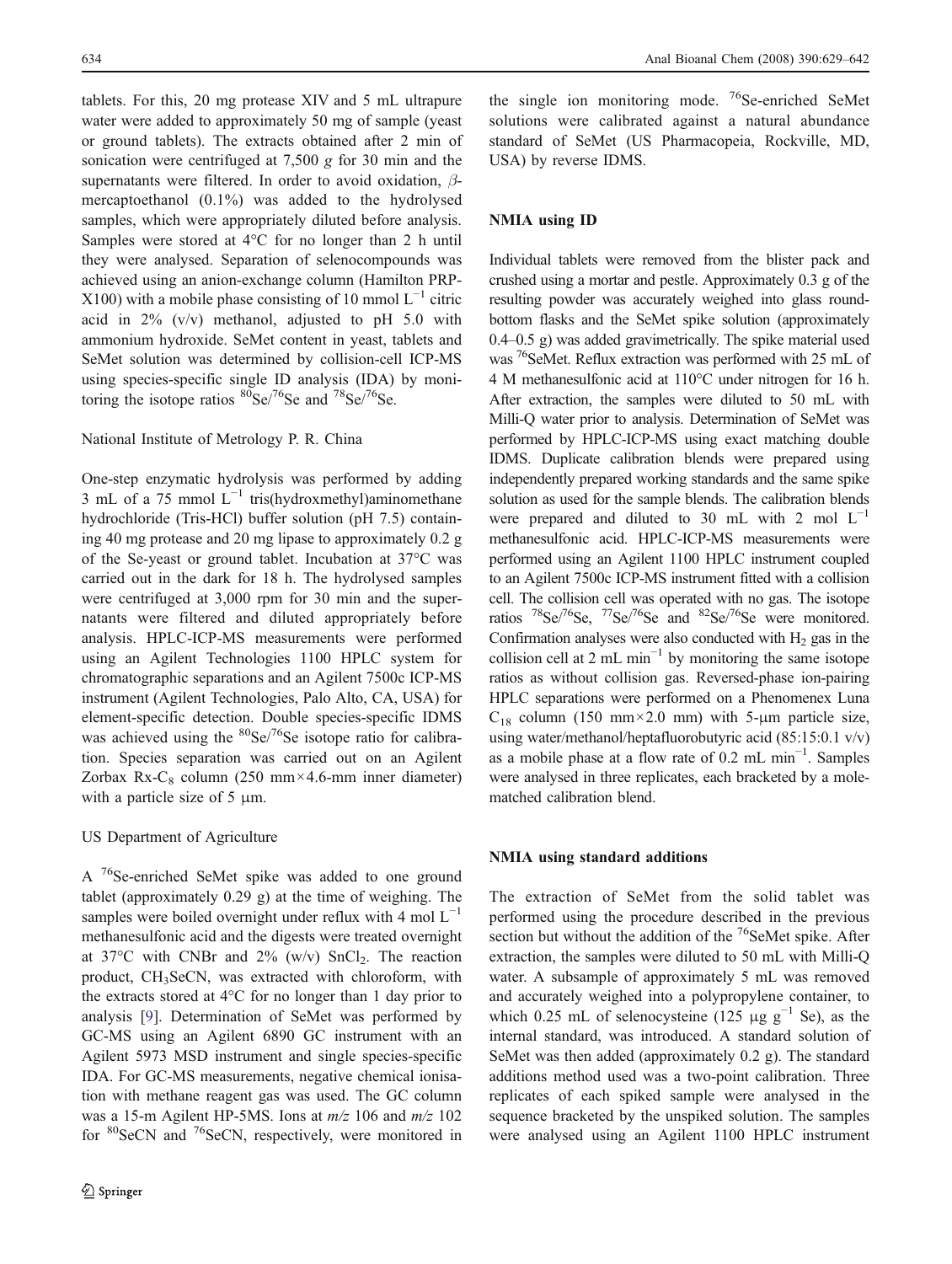coupled to an Agilent 7500c ICP-MS instrument using the conditions described in the previous section.

# National Research Council of Canada

Six sample blanks, nine subsamples of yeast tablets and three quality control samples of SELM-1 were prepared. Approximately 0.30 g each of the yeast tablet and SELM-1 was spiked with a suitable amount of <sup>13</sup>C-enriched SeMet. After addition of deionised water and methanesulfonic acid (resulting in a concentration of 4 mol  $L^{-1}$  for methanesulfonic acid and 30-mL volume in total), the contents were refluxed on a hot plate for 16 h. A 6-mL volume of extract was used for the derivatisation. After addition of 2.64 mL ammonium hydroxide and 4.50 mL methanol/pyridine (3:1 v:v) to a 24-mL glass vial containing 6 mL extract, 0.750 mL methyl chloroformate was slowly added. The vial was shaken manually for 1 min with venting. Chloroform (1 mL) was then added to the vial and the vial was capped. The vial was shaken manually for 10 s and vented. This step was repeated a second time. The vial was then shaken manually for 1 min. The chloroform layer was then transferred to a 1.8-mL glass vial for subsequent GC-MS analysis. Determination of SeMet was performed using GC-MS with IDA [[6,](#page-12-0) [10](#page-12-0)]. The GC-MS instrument used for this work was a Hewlett-Packard HP 6890 gas chromatograph and a HP 5973 mass spectrometer (Agilent Technologies Canada, Mississauga, ON, Canada) fitted with a DB-5MS column (Iso-Mass Scientific, Calgary AL, Canada). Peak areas were used to generate ratios of selected ions, from which the analyte concentrations in the yeast tablets were calculated.

# LGC

An appropriate quantity of <sup>76</sup>SeMet solution was added to a whole tablet (approximately 0.3 g), both accurately weighed to give a  $^{78}$ Se $^{76}$ Se ratio of approximately 0.3. This was followed by the addition of 60 mg protease and 30 mg lipase in 10 mL of a previously degassed 30 mmol  $L^{-1}$  Tris-HCl buffer solution (pH 7.5). Incubation at 37°C was then carried out in the dark for 20 h. During enzymolysis, the sample slurries were constantly and gently homogenised, using a rotary shaker set at 60 rpm. Hydrolysed samples were centrifuged at 3,000 rpm for 30 min and the supernatants were filtered and stored at −20°C. The residue was then subjected to proteolytic digestion with one more fresh buffered enzymatic solution also containing 100 mg driselase (used to release cell-wall-bound components). Finally, the two supernatants were pooled, filtered and diluted 100-fold prior to their analysis for Se speciation. Determination of SeMet was performed using HPLC-ICP-MS with double species-specific

IDMS (using the isotope ratios  ${}^{78}$ Se $/{}^{76}$ Se and  ${}^{82}$ Se $/{}^{76}$ Se). HPLC-ICP-MS measurements were performed using an Agilent Technologies 1200 HPLC system (Palo Alto, CA, USA) for chromatographic separations and an Agilent 7500ce ICP-MS instrument for element-specific detection. Reversedphase ion-pairing HPLC was performed on an Agilent Zorbax  $Rx-C_8$ column (250 mm×4.6-mm inner diameter, 5-µm particle size) using a 98:2 water/methanol mixture containing  $0.1\%$  (v/v) trifluoroacetic acid (as ion-pairing agent) as the mobile phase at a flow rate of 0.9 mL min<sup>-1</sup>.

Centre National de la Recherche Scientifique

The whole tablet (approximately 0.29 g) was incubated (20 h,  $37^{\circ}$ C) with 5 mL lipase/protease (10/20 mg) in 30 mmol  $L^{-1}$  Tris-HCl containing dithiothreitol. After centrifugation (2,500 rpm, 5 min), the procedure was repeated on the residue; in total, three consecutive incubations were carried out. The combined supernatants were analysed (after suitable dilution) by anion-exchange HPLC coupled with collision-cell ICP-MS (in  $H<sub>2</sub>$  mode) and quantification was performed using the standard additions technique at three spike levels in the presence of a 10 ppb Rh internal standard. HPLC separations were performed on a Hamilton PRP-X100 anion-exchange column using an Agilent Technologies 1100 HPLC system. A gradient elution of acetic acid and triethylamine at pH 4.7 was used [\[26](#page-13-0)]. Se-specific detection of the compounds separated by HPLC was performed using an Agilent 7500ce ICP-MS instrument.

#### Oviedo University

Tablets were ground immediately before extraction using an agate grinding vessel and a ball mill grinder. For extraction, 20 mg protease and 5 mL of Milli-Q water were added to 0.2 g of sample and the mixture was then incubated for 16 h at 37°C. Hydrolysed samples were further centrifuged and filtered (0.45 μm). Extracts were diluted approximately 1:20 with ultrapure water before injection into the HPLC system. Those samples were analysed on the same day as the extraction. Chromatographic separation of Se species from extracted tablets and also from the 0.1 M HCl solution of SeMet (which was diluted 1:1,000 by weight) was performed using an anion-exchange HPLC column (Hamilton PRP-X100) coupled to an Agilent 7500c ICP-MS instrument (in H<sub>2</sub> mode). Ammonium citrate (0.5 mol L<sup>-1</sup>, pH 5.0) was used as the mobile phase at a flow rate of 0.9 mL min−<sup>1</sup> . To quantify species, postcolumn ID was used  $[12]$  $[12]$  $[12]$ . A  $^{77}$ Se-enriched standard solution of the appropriate concentration was continuously introduced using a peristaltic pump (at a flow rate of 0.1 mL min−<sup>1</sup> ) at the end of the column through a T-piece. The  ${}^{76}$ Se,  ${}^{77}$ Se,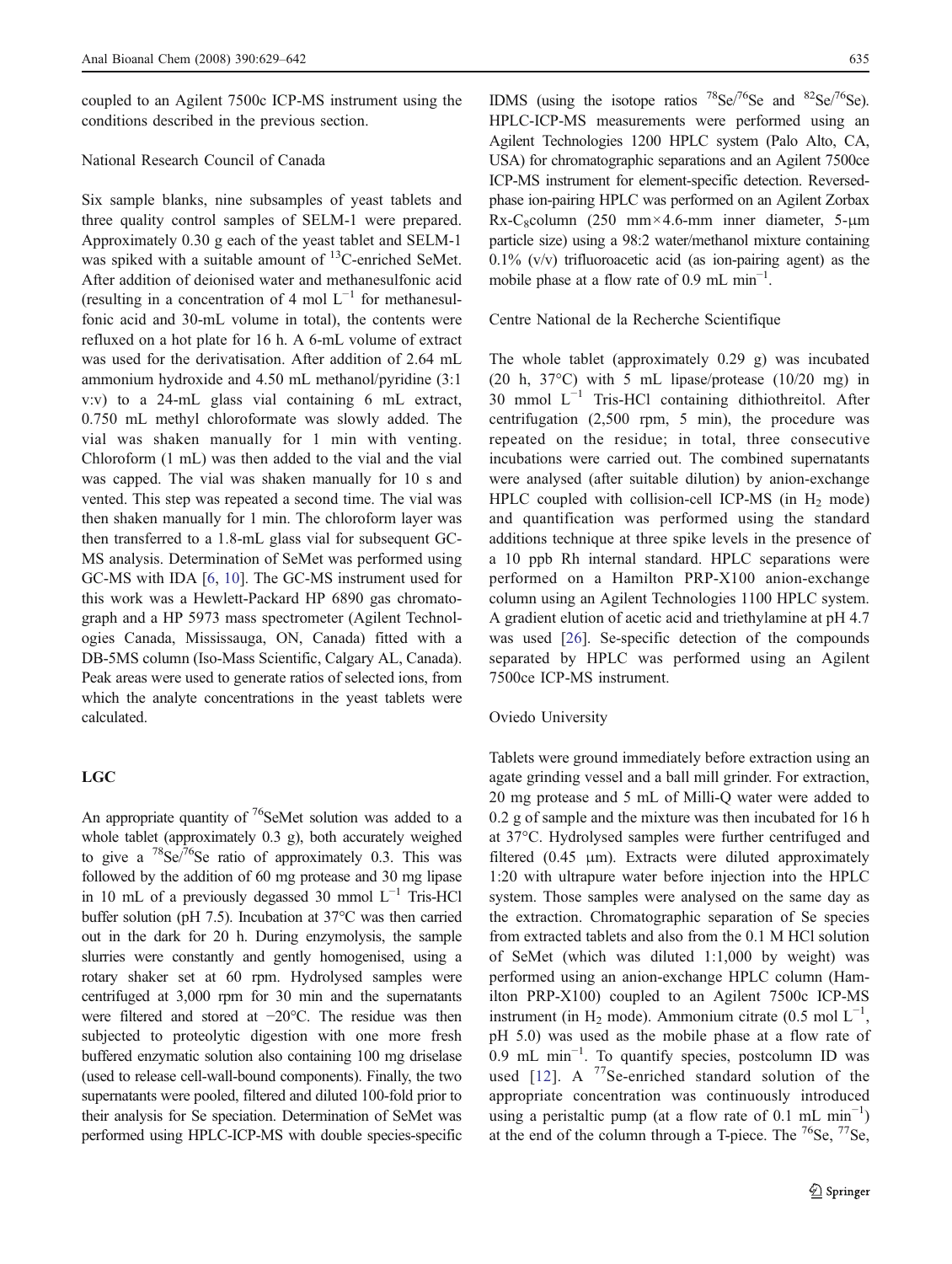<span id="page-7-0"></span> $78$ Se and  $82$ Se isotope intensities were continuously monitored over the whole chromatogram. Intensity chromatograms were converted, after adequate mathematical treatment, into mass flow chromatograms. The integration of the peak corresponding to SeMet (using Origin® software) provided the amount of Se present in that peak.

# National Institute of Standards and Technology

The method used for extraction and derivatisation of SeMet was based on previous work by Yang et. al. [\[9](#page-12-0)]. Briefly, three sample blanks, four subsamples of the SELM-1 control material and ten CCQM-P86 tablets were processed by accurately weighing approximately 0.25 g of SELM-1 or one whole CCQM-P86 tablet (about 0.3 g) into a precleaned 50-mL digestion tube and combined with an accurately weighed aliquot of the isotopically enriched 76SeMeth solution spike. The spiked samples were then diluted to 18 mL with Milli-Q water and then 6 mL methanesulfonic acid was added. The contents were then placed in an Environmental Express HotBlock™ digestion system and refluxed at 90°C for 16 h. The extracts were then cooled to room temperature and centrifuged at 2,000 rpm for 7 min. Approximately 1-mL volume of the supernatant was transferred to a 7-mL amber glass vial and 0.475 mL ammonia hydroxide, 1.48 mL of  $4\%$  (w/v) SnCl<sub>2</sub> in 0.2 mol  $L^{-1}$  HCl and 0.50 mL of 3 mol  $L^{-1}$  CNBr in CHCl<sub>2</sub> were added. The vials were capped and shaken on a vortex mixer for 5 min and maintained at 37°C for 24 h. The derivatised analyte from the blanks, SELM-1 and tablets was extracted into 1, 6 and 4 mL of chloroform, respectively, for GC-ICP-MS with IDA. In addition, a stock solution of 3,616 ug  $g^{-1}$  natural SeMet was prepared by

Table 4 Moisture content and methods

accurately weighing dl-SeMet (Sigma-Aldrich) crystals (stated purity 99%) and dissolving the sample in 1% HCl, after which they were stored at 20°C. A natural-abundance SeMet sample was also prepared from this stock solution in order to determine the instrumental mass bias. For GC-ICP-MS measurements, a Thermo Fisher Scientific TRACE GC Ultra™ instrument (Thermo Fisher, Waltham, MA, USA) and a Thermo Fisher Scientific X7 ICP-MS instrument were used. GC separations were performed on a 30-m J & W Scientific DB-5MS+DG column (J & W Scientific, Folsom, CA, USA) with a 250-μm inner diameter and a stationary phase of 5% diphenyl/95% dimethylpolysiloxane  $(df=250 μm)$ .

## Results and discussion

The CCQM-P86 sample, NRCC CRM SELM-1 and any requested standards were distributed to all participants several days after an accompanying letter containing the protocol explaining the work to be conducted and a 'results report' form for submission of data had been sent. General instructions for handling and preservation of sample and calibration standards, instructions for determination of tablet moisture content, a request to report results for at least three replicate analyses on a dry weight basis (in milligrams per kilogram) and a request for a full description of the extraction and measurement procedures as well as an evaluation of an uncertainty budget in accordance with the principles of the Guide to the expression of uncertainty in measurement [\[24](#page-13-0)] was made.

Prior to the distribution of the test samples, an assessment of their homogeneity was conducted to ensure that this

| Participant<br>laboratory | Moisture content $(\% )$                               | Method                                                              |  |  |
|---------------------------|--------------------------------------------------------|---------------------------------------------------------------------|--|--|
| <b>BUD</b>                | 5.90; 4.05; 4.93; 9.38; 5.33; 7.14 (mean 6.12, $n=6$ ) | Recommended method                                                  |  |  |
| <b>MAD</b>                | 4.42; 4.00; 4.94; 4.41; 4.44 (mean 4.44, $n=5$ )       | Recommended method                                                  |  |  |
| <b>USDA</b>               | 3.36; 3.46; 3.25; 3.06 (mean 3.28, $n=4$ )             | Recommended method                                                  |  |  |
| <b>NMIA</b>               | 3.0; 2.9; 2.8; 3.3 (mean 3.0, $n=4$ )                  | Recommended method                                                  |  |  |
| <b>LGC</b>                | 3.76; 3.57; 3.70; 3.59; 3.66; 3.66 (mean 3.66, $n=6$ ) | Recommended method                                                  |  |  |
| PAU                       | 3.46; 2.71; 3.92; 3.13 (mean 3.31, $n=4$ )             | Recommended method                                                  |  |  |
| <b>OVI</b>                | 8.38; 8.98; 8.33; 8.89 (mean 8.64, $n=4$ )             | Recommended method                                                  |  |  |
| <b>NIST</b>               | 1.88; 3.98; 3.39 (mean 3.08, $n=3$ )                   | Recommended method                                                  |  |  |
| <b>CSIR</b>               | 3.61; 3.55 (mean 3.58, $n=2$ )                         | Recommended method                                                  |  |  |
| <b>LATU</b>               | 5.0 $(n=1)$                                            | Modified method (4-h heating at $105^{\circ}$ C)                    |  |  |
| <b>INRIM</b>              | 1.49 $(n=1)$                                           | Modified method (0.6 g, drying over $P_2O_5$ until constant weight) |  |  |
| <b>LNE</b>                | 3.9; 3.8 (mean 3.85, $n=2$ )                           | Recommended method                                                  |  |  |
| <b>INTI</b>               | 2.2; 2.47 (mean 2.34, $n=2$ )                          | Modified method (2-h heating with subsequent 1-h intervals)         |  |  |
| NIM                       | Mean 4.32 $(n=4)$                                      | Recommended method                                                  |  |  |
| <b>NRCC</b>               | Mean 4.16 $(n=4)$                                      | Modified method (4-h heating with subsequent 1-h intervals)         |  |  |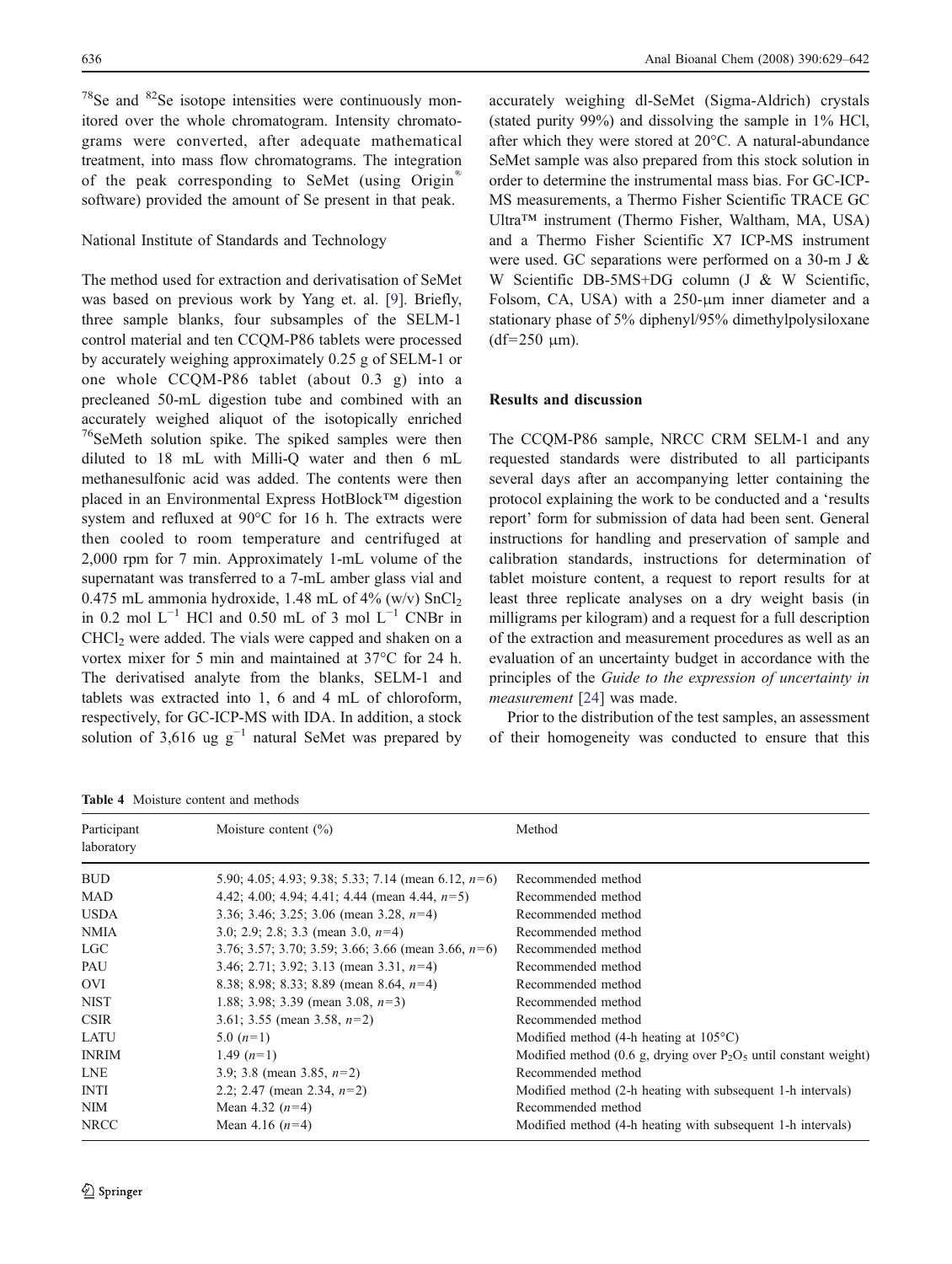<span id="page-8-0"></span>Table 5 Results for the determination of total Se in CCQM-P86 tablets

| Participant  | Reported<br>result<br>$(mg kg^{-1})$ | Expanded<br>uncertainty<br>$(k=2)$ (mg kg <sup>-1</sup> ) | Relative<br>uncertainty<br>$(\%)$ |
|--------------|--------------------------------------|-----------------------------------------------------------|-----------------------------------|
| <b>INRIM</b> | 306.3                                | 1.3                                                       | 0.4                               |
| <b>USDA</b>  | 316.6                                | 26.6                                                      | 8.4                               |
| <b>LATU</b>  | 320                                  | 25                                                        | 7.8                               |
| <b>NIST</b>  | 335.7                                | 5.1                                                       | 1.5                               |
| <b>BUD</b>   | 337                                  | 16                                                        | 4.7                               |
| <b>NMIA</b>  | 337                                  | 13                                                        | 3.8                               |
| <b>INTI</b>  | 337                                  | 29                                                        | 8.6                               |
| <b>MAD</b>   | 337.6                                | 7.1                                                       | 2.1                               |
| <b>CSIR</b>  | 338.7                                | 10                                                        | 3.0                               |
| <b>LGC</b>   | 342                                  | 3.2                                                       | 0.9                               |
| <b>NIM</b>   | 345                                  | 7                                                         | 2.0                               |
| OVI          | 347                                  | 8                                                         | 2.3                               |
| <b>LNE</b>   | 347                                  | 9                                                         | 2.6                               |
| PAU          | 348.3                                | 4.0 <sup>a</sup>                                          | 1.1                               |

<sup>a</sup> Standard deviation (1s,  $n=3$ )

would not be a limiting characteristic of the study. Betweentablet homogeneity for total Se and SeMet mass fractions was undertaken at coordinating laboratories of LGC and NRCC, respectively. For total Se, double IDMS measurements by collision-cell ICP-MS were performed on solutions arising from microwave-assisted acid digestion of the whole

tablet. The relative standard deviation (RSD; 1s,  $n=20$ ) was 1.3%. For SeMet, hydrolysis with methanesulfonic acid prior to derivatisation and quantitation using GC-IDMS was used. The RSD  $(1s, n=11)$  was 3.6%. These levels of variability were deemed sufficiently small (fit for purpose) that this factor would not compromise the results of this study.

A method for determination of tablet moisture content, summarised in Fig. [1](#page-3-0), was recommended for all participants to follow. The majority utilised this approach, except for LATU, INRIM, INTI and NRCC, which used their own method or the proposed method with minor modifications. Table [4](#page-7-0) summarises methods and results submitted for moisture content by all participants. Typically, a minor contribution to the overall uncertainty budget ( 0.1% or less) was derived from correction for moisture. Average moisture content based on measurements from 14 laboratories (except INRIM, which reported a moisture value 2.8-fold lower than the average value) was 4.19%.

### Determination of total Se in the tablets

Results for total Se were acceptable for the majority of the participants and are summarised in Table 5 (dry-weight basis) and are graphically displayed in Fig. 2. All uncertainties reported are expanded uncertainties with a





line represent the mean and the median of all data, respectively. The dashed lines are 2 times the standard deviation (1s) of all data. See Table 1 for an explanation of the acronyms for the participants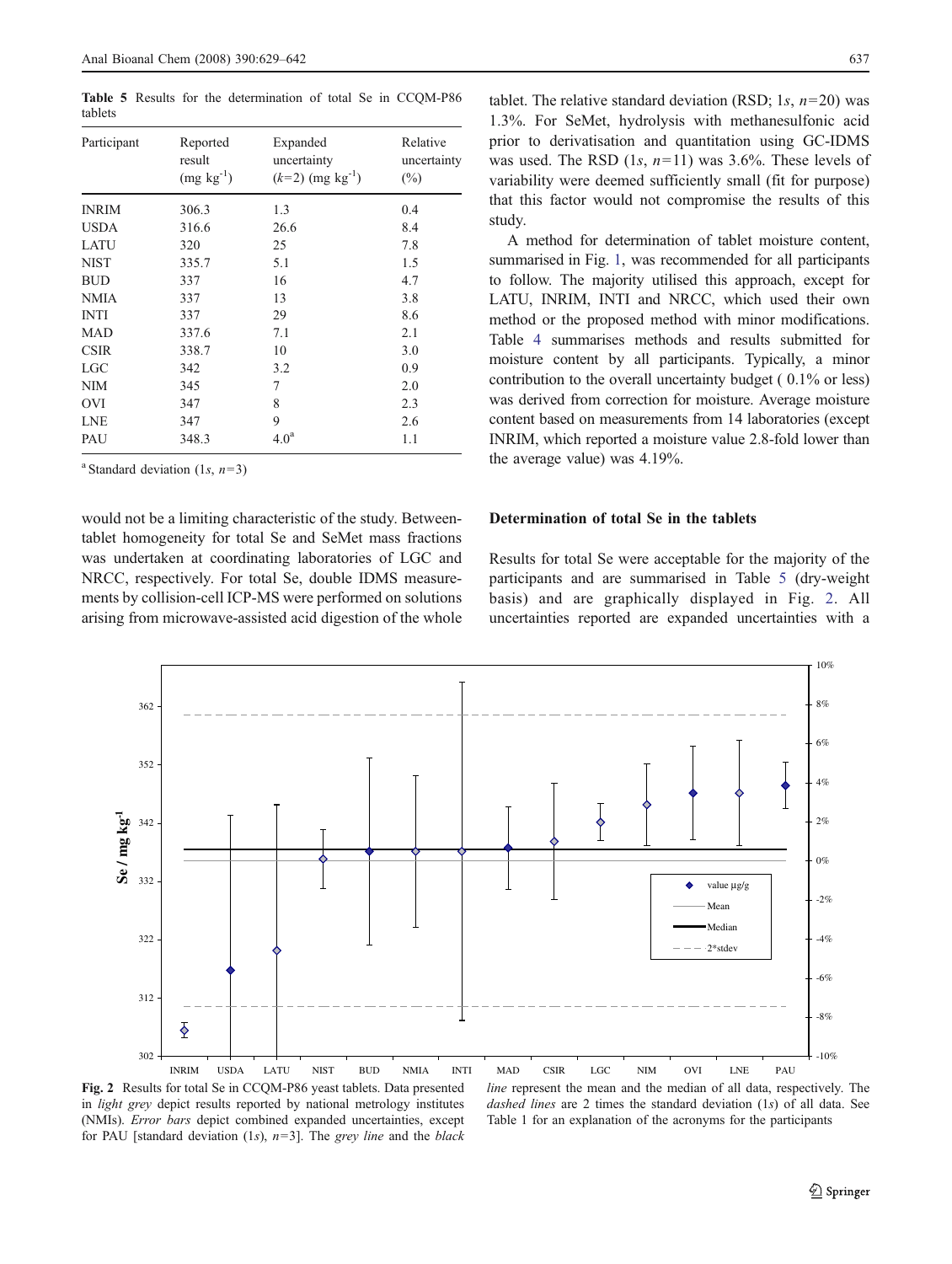<span id="page-9-0"></span>coverage factor  $(k)$  of 2, except for Centre National de la Recherche Scientifique (PAU), which reported their standard deviation (1s,  $n=3$ ).

The data submitted by INRIM are biased approximately 10% lower than the median value. Their reported moisture content was also unusually low (1.49 %) in comparison with the mean of other participants (4.19%). INRIM subsequently reported that problems had occurred during determination of moisture content using their in-house method and, when repeating the measurement using the method proposed in the CCQM-P86 protocol, a value of 2.91% was achieved, which resulted in a total Se concentration of  $315.5\pm10.2$  mg kg<sup>-1</sup> , in reasonable agreement with the results reported by the other participants.

Table [5](#page-8-0) also shows that the relative expanded uncertainty was lower than 5% for the majority of participants, except for LATU (7.8%), USDA (8.4%) and INTI (8.6%). Although USDA used IDA with GC-MS after derivatisation of the acidic digest, their results for total Se in the tablets show a relatively large expanded uncertainty which arises, in part, from one of the individual results that could be considered an outlier; however, this result was included by the participant as there was no known experimental reason to justify its exclusion. LATU and INTI used ICP-OES and FAAS, respectively (Table [3](#page-4-0)), for instrumental analysis. The remainder of the participants used INAA or ICP-MS after microwave-assisted acid digestion; the majority used ID for quantitation.

#### Determination of SeMet

#### Control sample SELM-1

As noted earlier, the existing NRC CRMSELM-1 (Se-yeast) was sent to all participants and was intended to assist with method evaluation. The coordinating laboratories did not indicate a need to report results for this material. However, nine participants reported ten results for SeMet in SELM-1; these are summarised in Table 6. Standard deviations for PAU and NMIA were not calculated since standard deviation data for so few data points  $(n=2)$  are almost meaningless.

The certified value for SeMet in SELM-1 (which was  $3,431 \pm 157$  mg kg<sup>-1</sup>) was recently revised by the NRCC to 3,389±173 mg  $kg^{-1}$  SeMet. This was done completely independently of this CCQM-P86 intercomparison and as part of the NRCC's quality system, which specifies periodic examination of the stability of their CRMs so as to be able to assign shelf life and account for any degradation. Recovery data were thus calculated on the basis of the revised certified value of  $3,389\pm173$  mg kg<sup>-1</sup> SeMet.

For the majority of the participants, the results for the determination of SeMet in CRM SELM-1 presented in

Table 6 Results for determination of SeMet in certified reference material SELM-1

| Participant         | Mean of<br>results<br>$(mg kg^{-1})$ | Standard<br>deviation<br>$(1s)$ (mg kg <sup>-1</sup> ) | $\boldsymbol{n}$ | Recovery of<br>certified value<br>$(\%)$ |
|---------------------|--------------------------------------|--------------------------------------------------------|------------------|------------------------------------------|
| <b>BUD</b>          | 2,602                                | 38                                                     | 3                | 76.8                                     |
| <b>USDA</b>         | 3,179                                | 70                                                     | 4                | 93.8                                     |
| <b>MAD</b>          | 3,215                                | 122                                                    | 5                | 94.9                                     |
| LGC                 | 3,235                                | 34                                                     | 3                | 95.4                                     |
| <b>NMIA</b><br>(ID) | 3,311                                | Not calculated                                         | $\overline{c}$   | 97.7                                     |
| <b>NMIA</b><br>(SA) | 3,390                                | Not calculated                                         | 2                | 100.0                                    |
| <b>NRCC</b>         | 3,314                                | 14                                                     | 6                | 97.8                                     |
| OVI                 | 3,329                                | 44                                                     | 3                | 98.2                                     |
| PAU                 | 3,353                                | Not calculated                                         | 2                | 98.9                                     |
| NIST                | 3,396                                | 141                                                    | 4                | 100.2                                    |

Table 6 are within the window defined by the revised certified value and its associated expanded uncertainty. It is interesting to note that, when competently used, a standard additions calibration technique also yields acceptable data (compared with IDMS). This is the case with the NMIA data, which are based on sample hydrolysis with methanesulfonic acid prior to determination by HPLC-ICP-MS. The mean results submitted by the USDA and Complutense University of Madrid (MAD) were both outside the certified range but biased only approximately 1% or less lower than the certified range. The results submitted by Corvinus University of Budapest (BUD) are biased significantly low (23 %) with respect to the certified value. This is likely because standard additions calibration coupled with single-step enzymatic hydrolysis for extraction of SeMet was

Table 7 Results for the determination of SeMet in CCQM-P86 tablets

| Participant   | Reported<br>result<br>$(mg kg^{-1})$ | Expanded<br>uncertainty<br>$(k=2)$ (mg kg <sup>-1</sup> ) | Relative<br>uncertainty<br>$(\%)$ |
|---------------|--------------------------------------|-----------------------------------------------------------|-----------------------------------|
| <b>BUD</b>    | 483                                  | 10                                                        | 2.1                               |
| <b>MAD</b>    | 502                                  | 11                                                        | 2.2                               |
| <b>NIM</b>    | 521                                  | 17                                                        | 3.3                               |
| <b>USDA</b>   | 540.4                                | 15.6                                                      | 2.9                               |
| $NMIA-1$ (ID) | 575                                  | 53                                                        | 9.2                               |
| $NMIA-2(SA)$  | 564                                  | 56                                                        | 9.9                               |
| <b>NRCC</b>   | 580                                  | 41                                                        | 7.1                               |
| LGC           | 588                                  | 27                                                        | 4.6                               |
| PAU           | 596                                  | 33 <sup>a</sup>                                           | 5.5                               |
| <b>OVI</b>    | 612                                  | 28                                                        | 4.6                               |
| <b>NIST</b>   | 615                                  | 24                                                        | 3.9                               |

<sup>a</sup> Standard deviation (1s,  $n=3$ )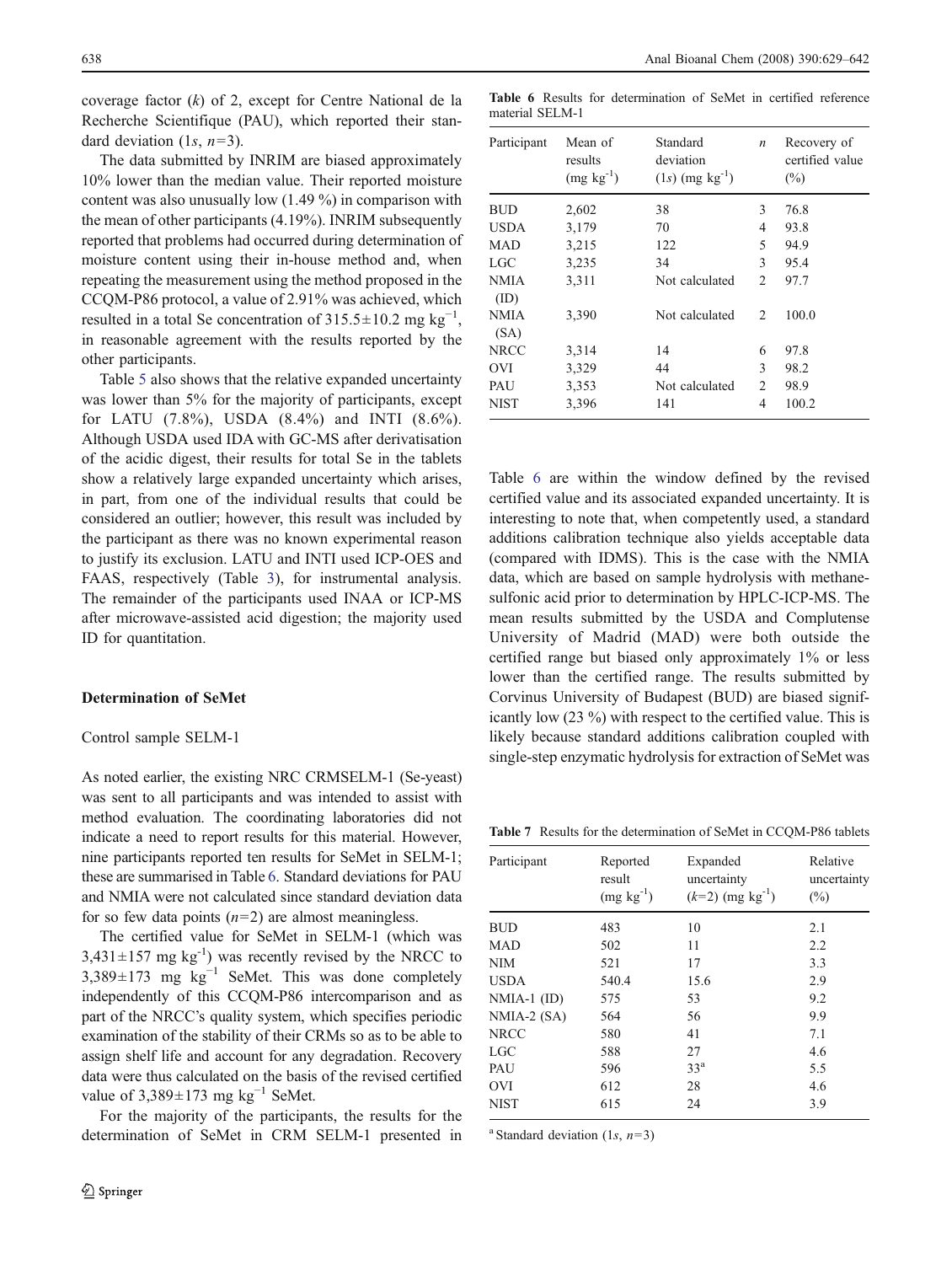<span id="page-10-0"></span>

Fig. 3 Results for selenomethionine (SeMet) in yeast tablets. Data presented in light grey depict results reported by NMIs. Error bars depict combined expanded uncertainties  $(k=2)$ , except for PAU

[standard deviation (1s),  $n=3$ ]. The grey line and the black line represent the mean and the median of all data, respectively. The dashed line are 2 times the standard deviation (1s) of all data. NMIA-1: ID; NMIA-2: SA

used. Such an approach has been reported to provide relatively poor recoveries of SeMet from Se-yeast [\[10](#page-12-0)].

#### CCQM-P86 tablets and SeMet solution

Ten participants reported 11 results for SeMet in the CCQM-P86 tablets. The results are summarised in Table [7](#page-9-0) (dry-weight basis) and are graphically displayed in Fig. 3; most participants used ID. All uncertainties reported are expanded uncertainties with a coverage factor  $(k)$  of 2, except for PAU, which reported the standard deviation of the data (1s,  $n=3$ ). The data presented in Table [7](#page-9-0) show that the relative expanded uncertainties range from 2.1 to 9.9%; quite respectable considering that there is a sixfold decrease in the total concentration of Se in the CCQM-P86 sample compared with the SELM-1 control [[10](#page-12-0)]. It appears that acid digestion with methanesulfonic acid used by NRCC, NMIA (using both, ID and standard additions), USDA and NIST as well as the multistep enzymatic extraction methods (used by PAU and LGC) provided higher extraction efficiencies for SeMet, in agreement with conclusions reported previously [\[2,](#page-12-0) [7,](#page-12-0) [10\]](#page-12-0). Earlier studies have demonstrated that the extraction efficiency achieved with enzymatic methods critically depends on the extraction conditions. However, the use of multistep enzymatic procedures and/or the use of large quantities of enzymes have resulted in extraction efficiencies similar to those achieved with the acid hydrolysis method. In comparison

with previously developed protocols, that used by LGC wherein a combination of proteolytic and cell-wall-degrading enzymes (e.g. driselase) was used in reasonable amounts and with relatively larger solvent volumes enabled consistent results to be obtained with a two-step enzymatic digestion.

The single-step enzymatic extraction methods used by OVI, NIM and BUD were quite similar. They also all used HPLC-ICP-MS for quantitation. Again, likely because BUD used standard additions for calibration, their result is 16% lower than the median of all results and their recovery of SeMet from CRM SELM-1 is relatively poor. Although OVI and NIM used ID calibration, their reported values differed

Table 8 Results for the determination of SeMet in the standard solution (expected value 956 mg  $kg^{-1}$  SeMet)

| Participant | Reported<br>result<br>$(mg kg-1)$ | Expanded<br>uncertainty<br>$(k=2)$ (mg kg <sup>-1</sup> ) | Relative<br>uncertainty<br>$(\%)$ |
|-------------|-----------------------------------|-----------------------------------------------------------|-----------------------------------|
| <b>NIM</b>  | 753                               | 8                                                         | 1.1                               |
| PAU         | 777                               | $57^{\rm a}$                                              | 7.3                               |
| <b>MAD</b>  | 856                               | 19                                                        | 2.2                               |
| <b>NRCC</b> | 953                               | 25                                                        | 2.6                               |
| <b>USDA</b> | 961.8                             | 16.2                                                      | 1.7                               |
| <b>NMIA</b> | 964                               | 36                                                        | 3.7                               |
| <b>OVI</b>  | 1,019                             | 31                                                        | 3.0                               |
| BUD         | 1,138                             | 102                                                       | 9.0                               |
|             |                                   |                                                           |                                   |

<sup>a</sup> Standard deviation (1s,  $n=3$ )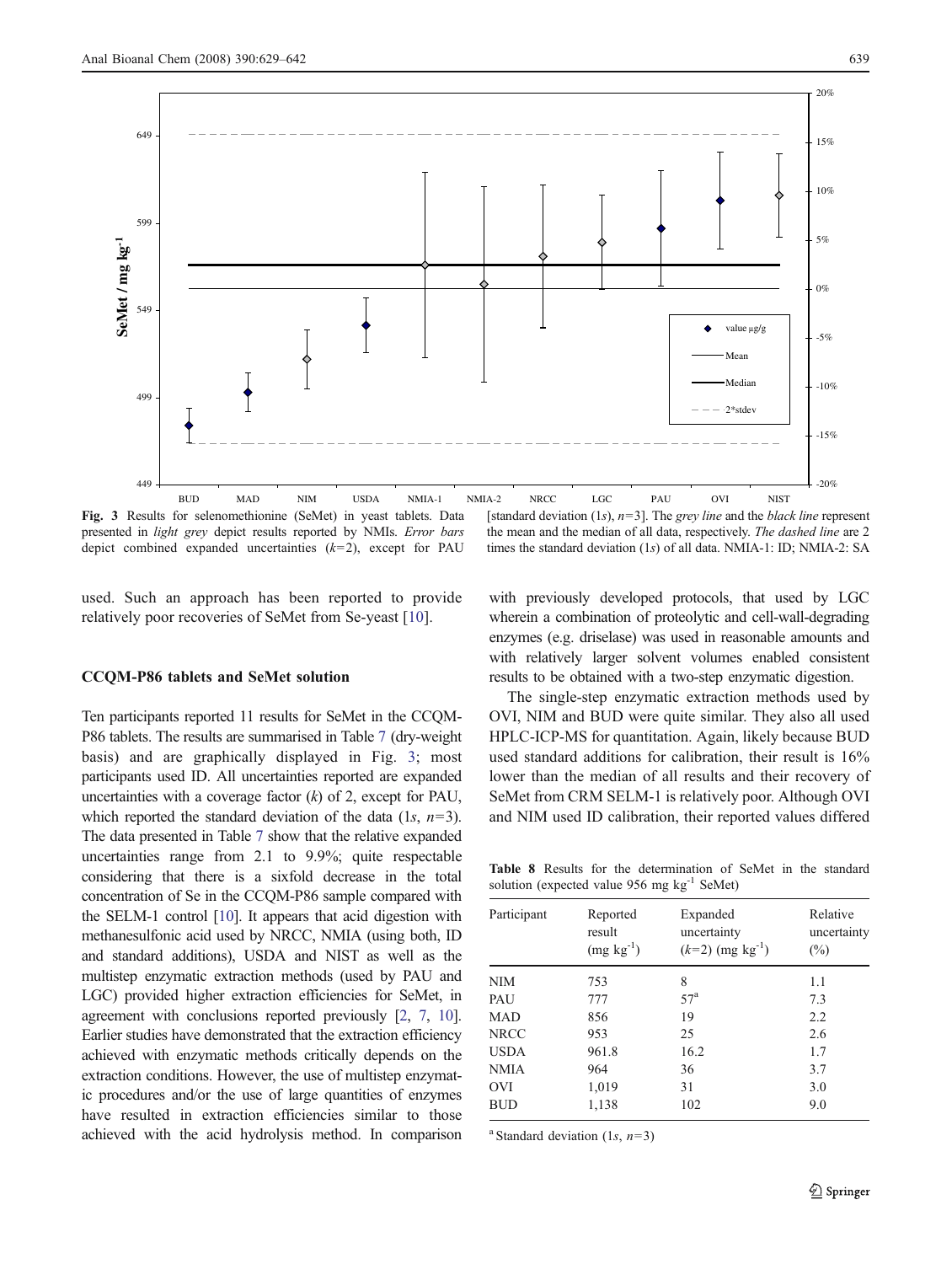<span id="page-11-0"></span>

Fig. 4 Results for SeMet in standard solution. Data presented in light grey depict results reported by NMIs. Error bars depict combined expanded uncertainties, except for PAU [standard deviation  $(1s)$ ,  $n=3$ ].

by 17%. Similar results obtained in a previous study [[10\]](#page-12-0) attributed this to a large potential variation in the efficiency of digestion when enzymes of different activities were used.

As noted earlier, a standard solution of SeMet was made available in the form of a blind sample which served to help delineate any errors in participant's results arising from analysis of this simple calibration solution from those which occur during analysis of the matrix sample. Results for SeMet in the standard solution are summarised in Table [8](#page-10-0) and are graphically displayed in Fig. 4. LGC and NIST, although participating in the determination of SeMet, did not report results for the standard solution. Difficulties were encountered getting this solution through USA Customs, so NIST never received it. Unfortunately, LGC sent the standard solution a second time to participants that requested it, without keeping record of the number of available vials, with the consequence that there was no solution left for analysis by LGC when this process was completed. All uncertainties reported in Table [8](#page-10-0) are expanded uncertainties having a coverage factor  $(k)$  of 2, except for PAU, which reported the standard deviation of the data  $(1s, n=3)$ .

Table [8](#page-10-0) and Fig. 4 show that the results from OVI (using postcolumn ID) and from NIM (using species-specific ID) for the analysis of the SeMet standard solution differ by about 30%, suggesting that the disparity in their SeMet results for the tablets likely arises owing to the use of their different ID calibration approaches (rather than a consequence of undertaking digestion with enzymes of different

The *grey line* and the *black line* represent the mean and the median of all data, respectively; the median overlaps the expected value. The dashed lines are 2 times the standard deviation (1s) of all data

activities). No explanation for this disagreement can be offered at this time, as both ID approaches to quantitation have been shown to be fundamentally sound [[12,](#page-12-0) [25](#page-13-0)].

The results reported for SeMet in the tablets by MAD based on single-step enzymatic probe sonication and ID are approximately 13% lower than the median. Concurrently, their result for the SeMet solution is 10.5% lower than the expected value. These observations suggest a problem with quantitation of the isotopic spike, preparation of the reverse spike, or inaccuracy in the dosing of the spike to the samples. As evident in Table [8](#page-10-0) and Fig. 4, results for SeMet in the standard solution reported by NRCC, USDA and NMIA agree very well with the median, which also overlaps the expected value of 956 mg  $kg^{-1}$  for this solution.

Table 9 Summary statistics for CCQM-P86

|                                                  | Total Se in<br>CCQM-P86 | SeMet in<br>CCQM-P86 |
|--------------------------------------------------|-------------------------|----------------------|
|                                                  | tablets <sup>a</sup>    | tablets              |
| Mean $(mg kg^{-1})$                              | 337.6                   | 561.5                |
| Median $(mg kg^{-1})$                            | 337.6                   | 575.0                |
| Standard deviation<br>$(mg kg^{-1})$             | 9.7(13)                 | 44.3 $(11)$          |
| Relative standard deviation $(\%)$               | 2.9                     | 7.9                  |
| Standard deviation of the mean<br>$(mg kg^{-1})$ | 0.74                    | 4.0                  |

<sup>a</sup> Excluding the result reported by INRIM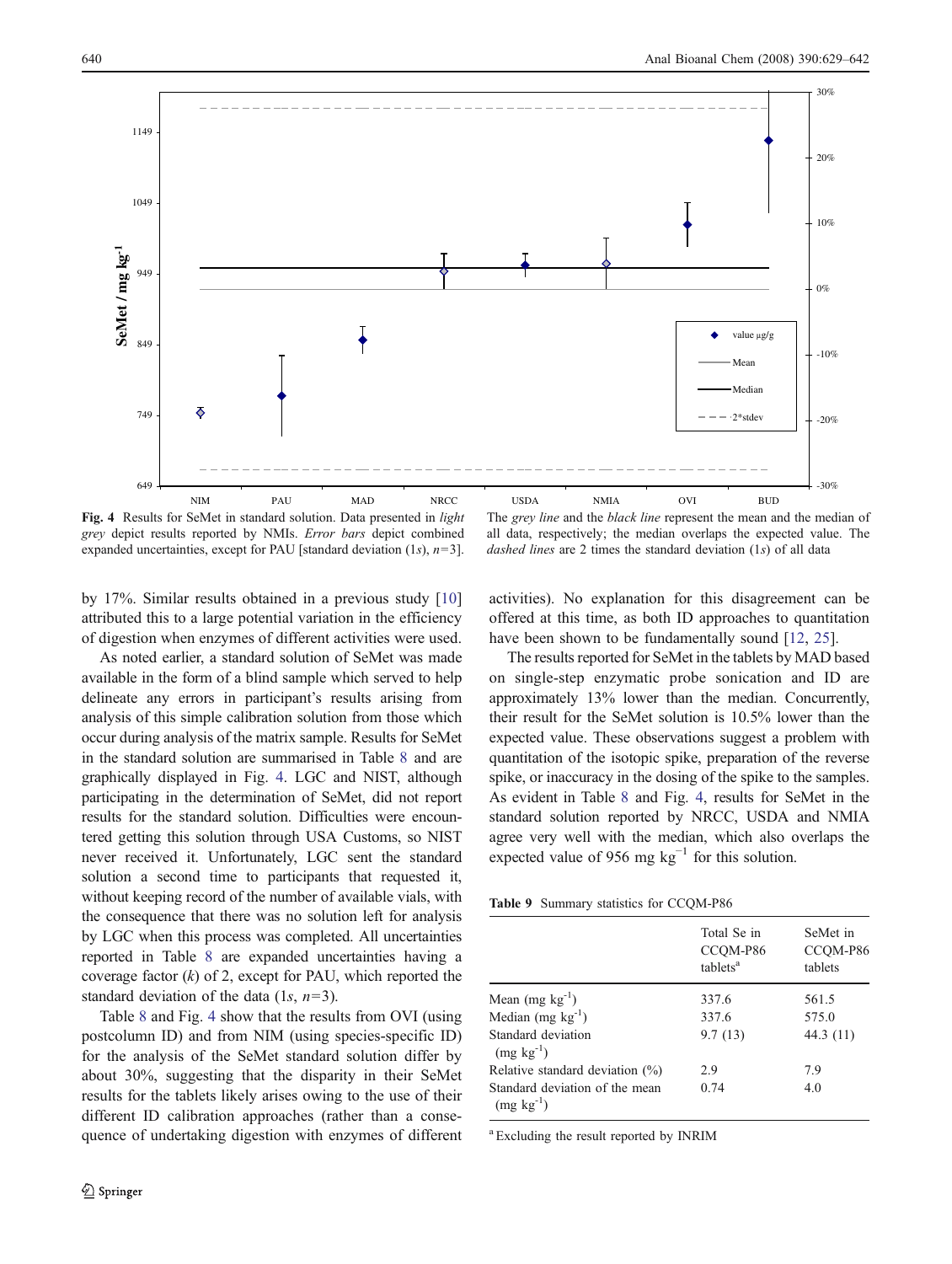<span id="page-12-0"></span>Summary statistics for this study are presented in Table [9.](#page-11-0) In view of the differences amongst the approaches used to calculate the expanded uncertainties, the median is the preferred statistic characterising these data [\[27](#page-13-0)]. For most participants using ID calibration for determination of SeMet, measurement of the reference-to-spike ratio in the sample blend contributed most to the overall uncertainty.

The results for total Se presented in Table [9](#page-11-0) exclude those reported by INRIM for reasons given earlier. For SeMet, no result was excluded in an effort to preserve the integrity of the data and the overall robustness of the study.

## Conclusions

The results presented in this study have demonstrated that the determination of SeMet in pharmaceutical yeast tablets is a challenging exercise, since the recovery of this analyte critically depends on both the extraction procedure and the calibration procedure used. Either hydrolysis with methanesulfonic acid or a simplified two-step enzymatic extraction (combining proteolytic and cell-wall-degrading enzymes) of the whole tablet can be recommended with quantitation by ID using GC-ICP-MS or HPLC-ICP-MS. The use of speciesspecific ID has proven to minimise the effects of any potential species transformation on the accuracy of the resultant data. However, using ID, one can achieve high-quality data only if a natural-abundance SeMet primary standard, well characterised for purity and content, is available and if isotopic equilibration between the isotopically enriched SeMet (spike) and the natural-abundance SeMet in the sample is assured.

Quantitative speciation data obtained for a SeMet standard solution (with an expected concentration value) by the measurement method of those participants undertaking SeMet analysis of the tablets have proven, for the first time, to be a very useful tool to distinguish any errors arising from calibration from those occurring during extraction of SeMet from the yeast matrix.

The performance of the majority of the participants was very good, illustrating their ability to obtain accurate results for total Se and SeMet in the pharmaceutically formulated tablets of a complex matrix (containing approximately 300 μg  $kg^{-1}$  Se) with  $10\%$  expanded uncertainty.

As noted in earlier studies [[28\]](#page-13-0), not only the major Se species (SeMet), but also minor species (e.g. selenomethionine selenoxide hydrate, selenomethyl selenocysteine and γ-glutamyl selenomethyl selenocysteine) must also be considered. Further efforts on the characterisation of Seyeast reference materials for speciation validation should, therefore, be pursued. In this vein, the quality of the results achieved in this study should also be realised for the determination of other Se species (and total Se) in foods or supplement matrices provided due diligence is taken to

ensure an appropriate extraction process is achieved and species-specific spikes are available for quantitation by ID. Indeed, having accepted such conditions, application to quantitation of other organometallic species in similar matrices should be possible with the same level of performance. Application to biological matrices in general (e.g. tissue, serum), however, cannot be confidently extrapolated because of the potentially significantly lower mass fractions of such species in these matrices and the potential impact of the matrix on the extraction efficiency.

Acknowledgements LGC particularly acknowledges the efforts of E. Warburton and the Reference Materials Team, especially D. Curtis for help with sending the samples and standards to the participants. Special thanks go to S. Moesgaard from Pharma Nord, Vejle, Denmark, for providing the CCQM-P86 tablets. The pilot laboratories acknowledge, in particular, the efforts of R. Harte for sending the relevant documents to the participants and for collecting the data. The work described in this paper was supported by the UK Department for Innovation, Universities & Skills as part of the National Measurement System Chemical & Biological Metrology Knowledge Base Programme.

### References

- 1. Rayman MP (2004) Br J Nutr 92:557–573
- 2. Goenaga Infante H, Hearn R, Catterick T (2005) Anal Bioanal Chem 382:957–967
- 3. Clark LC, Combs GF, Turnbull BW, Slate EH, Chalker DK, Chow J, Davis LS, Glover RA, Graham GF, Gross EG, Krongrad A, Lesher JL, Parl K, Sanders BB, Smith CL, Taylor R (1996) J Am Med Assoc 276:1957–1963
- 4. Lobinski R, Edmonds JS, Suzuki KT, Uden PC (2000) Pure Appl Chem 72:447–461
- 5. Uden PC (2002) Anal Bioanal Chem 373:422–431
- 6. Yang L, Mester Z, Sturgeon R (2004) Anal Chem 76:5149–5156
- 7. Yang L, Sturgeon RE, McSheehy S, Mester Z (2004) J Chromatogr A 1055:177–184
- 8. Wolf WR, Zainal H, Yager B (2001) Fresenius J Anal Chem 370:286–290
- 9. Yang L, Sturgeon RE, Wolf WR, Goldschmidt RJ, Mester Z (2004) J Anal At Spectrom 19:1448–1453
- 10. Mester Z, Willie S, Yang L, Sturgeon R, Caruso JA, Fernández ML, Fodor P, Goldschmidt RJ, Goenaga-Infante H, Lobinski R, Maxwell P, McSheehy S, Polatajko A, Sadi BB, Sanz-Medel A, Scriver C, Szpunar J, Wahlen R, Wolf W (2006) Anal Bioanal Chem 385:168–180
- 11. Goenaga Infante H, O'Connor G, Rayman M, Spallholz JE, Wahlen R, Hearn R, Catterick T (2005) J Anal At Spectrom 20:864–870
- 12. Díaz Huerta V, Hinojosa Reyes L, Marchante-Gayón JM, Fernández Sánchez ML, Sanz-Medel A (2003) J Anal At Spectrom 18:1243–1247
- 13. Potalajko A, Sliwka-Kaszynska M, Dernovics M, Ruzik R, Encinar JR, Szpunar J (2004) J Anal At Spectrom 19:114–120
- 14. Encinar JR, Ouerdane L, Buchmann W, Tortajada J, Lobinski R, Szpunar J (2003) Anal Chem 75:3765–3774
- 15. Uden PC, Boakye HT, Kahakachchi C, Hafezi R, Nolibos P, Block E, Johnson S, Tyson JF (2004) J Anal At Spectrom 19:65–73
- 16. Wrobel K, Wrobel K, Caruso JA (2002) J Anal At Spectrom 17:1048–1054
- 17. McSheehy S, Kelly J, Tessier L, Mester Z (2005) Analyst 130:35–37